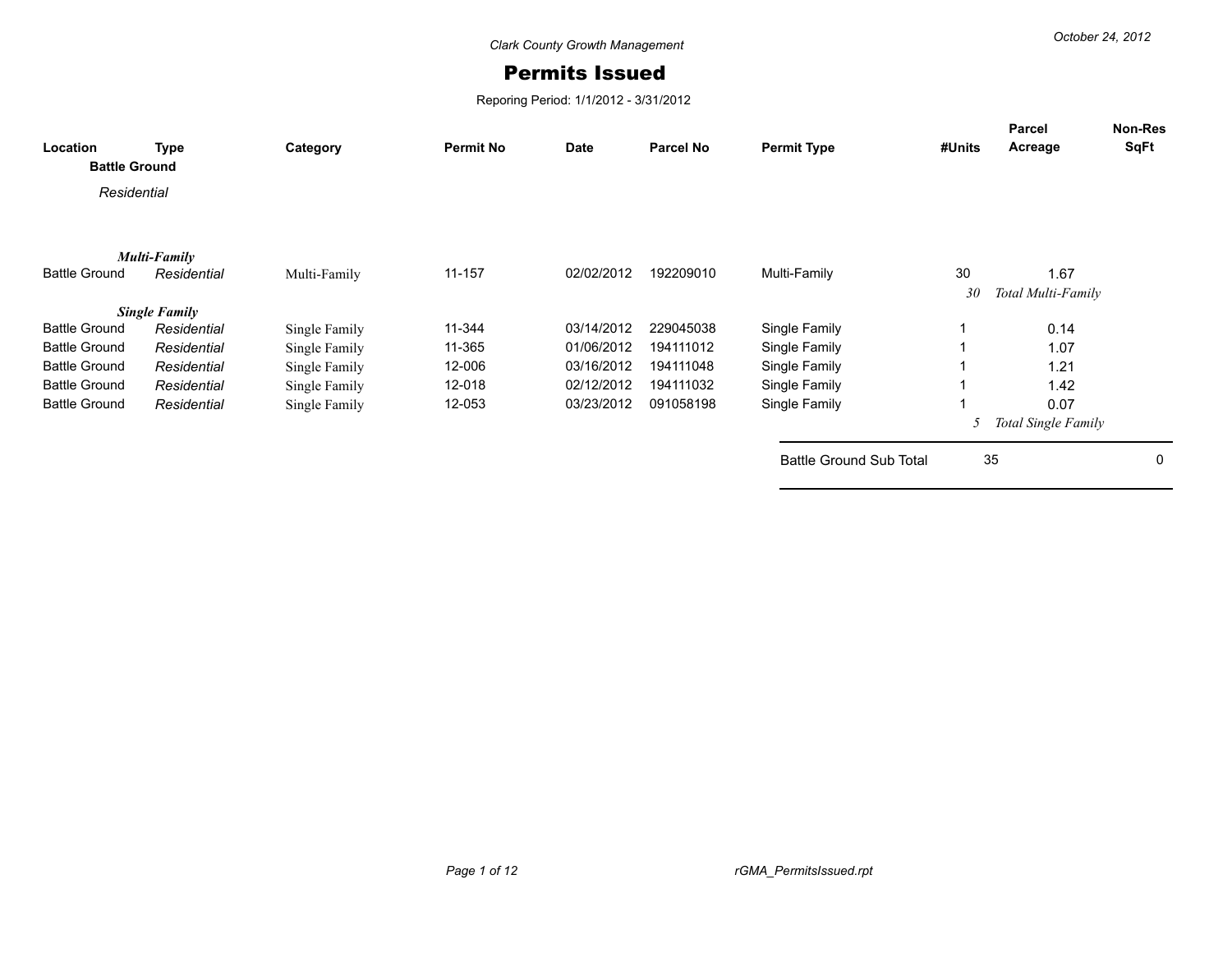|                   |                                     |               |                  |             |                  |                    |        | Parcel<br>Acreage   | <b>Non-Res</b><br><b>SqFt</b> |
|-------------------|-------------------------------------|---------------|------------------|-------------|------------------|--------------------|--------|---------------------|-------------------------------|
| Location<br>Camas | <b>Type</b>                         | Category      | <b>Permit No</b> | <b>Date</b> | <b>Parcel No</b> | <b>Permit Type</b> | #Units |                     |                               |
|                   |                                     |               |                  |             |                  |                    |        |                     |                               |
|                   | Residential                         |               |                  |             |                  |                    |        |                     |                               |
|                   |                                     |               |                  |             |                  |                    |        |                     |                               |
|                   |                                     |               |                  |             |                  |                    |        |                     |                               |
| Camas             | <b>Single Family</b><br>Residential |               | 201201           | 01/03/2012  | 084921062        | Single Family      |        | 0.24                |                               |
|                   |                                     | Single Family | 201202           | 01/05/2012  | 127744036        |                    |        | 0.21                |                               |
| Camas             | Residential                         | Single Family |                  |             |                  | Single Family      |        |                     |                               |
| Camas             | Residential                         | Single Family | 201203           | 01/09/2012  | 081958190        | Single Family      |        | 0.20                |                               |
| Camas             | Residential                         | Single Family | 201204           | 01/10/2012  | 127744032        | Single Family      |        | 0.23                |                               |
| Camas             | Residential                         | Single Family | 201205           | 01/12/2012  | 178110018        | Single Family      |        | 0.22                |                               |
| Camas             | Residential                         | Single Family | 201206           | 01/27/2012  | 084921194        | Single Family      |        | 0.24                |                               |
| Camas             | Residential                         | Single Family | 201207           | 02/06/2012  | 084921138        | Single Family      |        | 0.25                |                               |
| Camas             | Residential                         | Single Family | 201208           | 02/07/2012  | 986028071        | Single Family      |        | 0.21                |                               |
| Camas             | Residential                         | Single Family | 201209           | 02/07/2012  | 084921160        | Single Family      |        | 0.24                |                               |
| Camas             | Residential                         | Single Family | 201210           | 02/21/2012  | 127744048        | Single Family      |        | 0.22                |                               |
| Camas             | Residential                         | Single Family | 201211           | 02/24/2012  | 125401024        | Single Family      |        | 0.16                |                               |
| Camas             | Residential                         | Single Family | 201212           | 02/24/2012  | 125401026        | Single Family      |        | 0.17                |                               |
| Camas             | Residential                         | Single Family | 201213           | 02/27/2012  | 084921208        | Single Family      |        | 0.29                |                               |
| Camas             | Residential                         | Single Family | 201214           | 03/06/2012  | 125403002        | Single Family      |        | 0.21                |                               |
| Camas             | Residential                         | Single Family | 201215           | 03/07/2012  | 986028072        | Single Family      |        | 0.21                |                               |
| Camas             | Residential                         | Single Family | 201216           | 03/12/2012  | 178110006        | Single Family      |        | 0.29                |                               |
| Camas             | Residential                         | Single Family | 201217           | 03/22/2012  | 127744046        | Single Family      |        | 0.22                |                               |
| Camas             | Residential                         | Single Family | 201218           | 03/27/2012  | 084921066        | Single Family      |        | 0.24                |                               |
| Camas             | Residential                         | Single Family | 201219           | 03/28/2012  | 123833030        | Single Family      |        | 0.14                |                               |
| Camas             | Residential                         | Single Family | 201220           | 03/29/2012  | 175956010        | Single Family      |        | 0.24                |                               |
| Camas             | Residential                         | Single Family | 201221           | 03/30/2012  | 084921226        | Single Family      |        | 0.25                |                               |
|                   |                                     |               |                  |             |                  |                    | 21     | Total Single Family |                               |
|                   |                                     |               |                  |             |                  | Camas Sub Total    | 21     |                     | 0                             |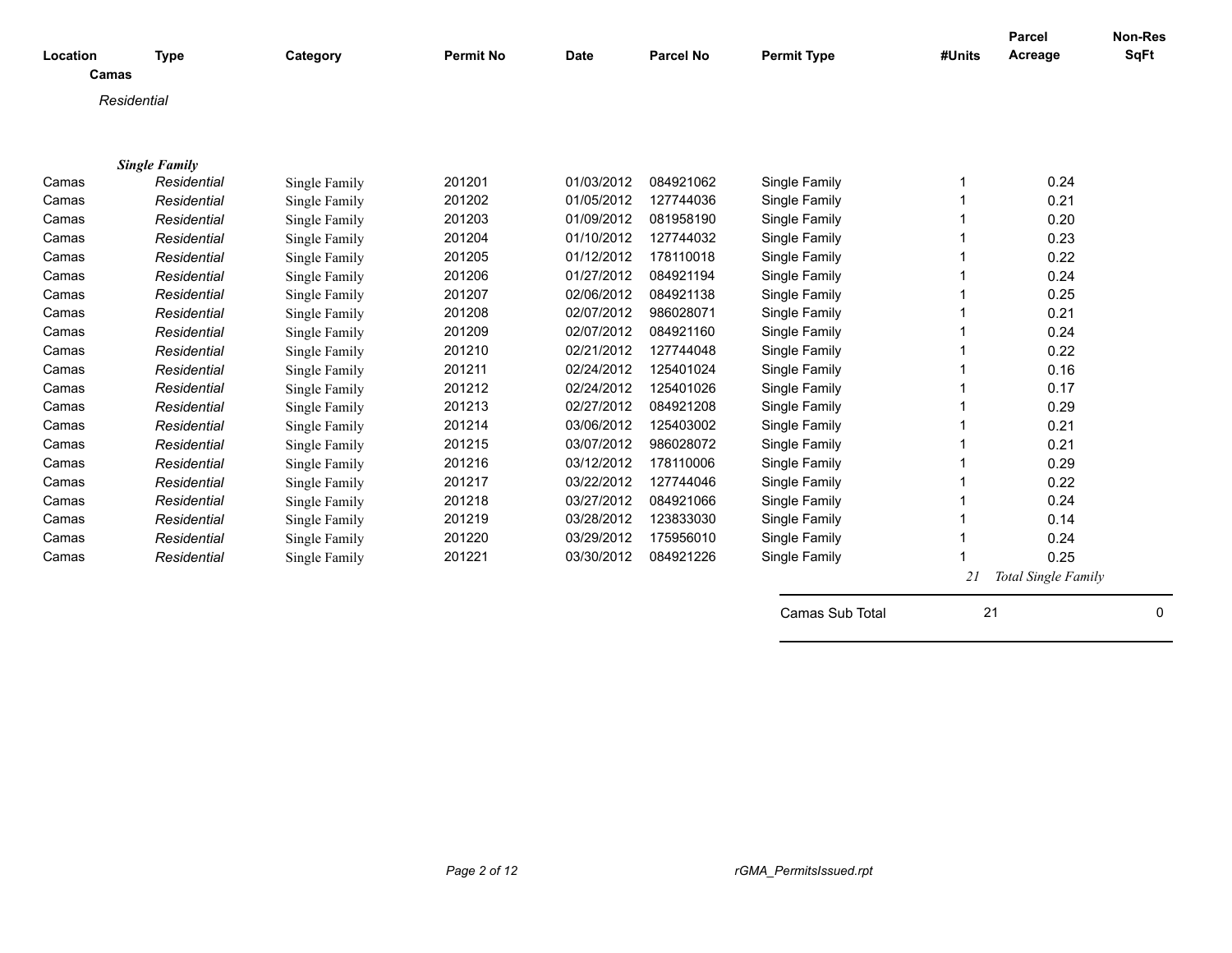| Location<br>La Center | <b>Type</b>          | Category      | <b>Permit No</b> | <b>Date</b> | <b>Parcel No</b> | <b>Permit Type</b>  | #Units | <b>Parcel</b><br>Acreage | <b>Non-Res</b><br><b>SqFt</b> |
|-----------------------|----------------------|---------------|------------------|-------------|------------------|---------------------|--------|--------------------------|-------------------------------|
|                       | Residential          |               |                  |             |                  |                     |        |                          |                               |
|                       |                      |               |                  |             |                  |                     |        |                          |                               |
|                       | <b>Single Family</b> |               |                  |             |                  |                     |        |                          |                               |
| La Center             | Residential          | Single Family | RN11-933         | 01/19/2012  | 258894080        | Single Family       |        | 0.18                     |                               |
| La Center             | Residential          | Single Family | RN11-938         | 02/07/2012  | 258894006        | Single Family       |        | 0.24                     |                               |
| La Center             | Residential          | Single Family | RN11-943         | 03/23/2012  | 258894092        | Single Family       |        | 0.18                     |                               |
|                       |                      |               |                  |             |                  |                     |        | 3 Total Single Family    |                               |
|                       |                      |               |                  |             |                  | La Center Sub Total | 3      |                          | 0                             |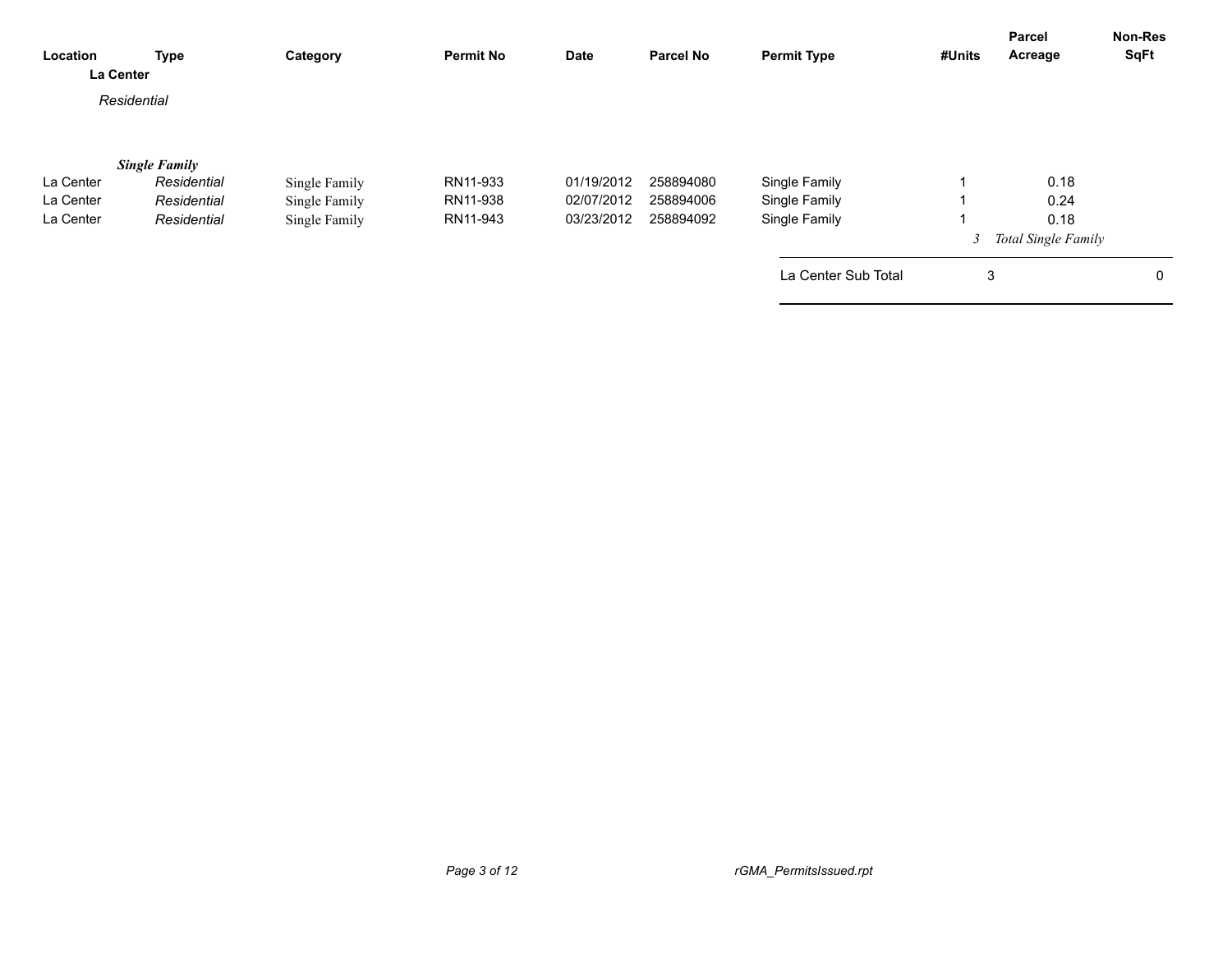| Location   | <b>Type</b>          | Category      | <b>Permit No</b> | <b>Date</b> | <b>Parcel No</b> | <b>Permit Type</b>   | #Units | <b>Parcel</b><br>Acreage | Non-Res<br><b>SqFt</b> |
|------------|----------------------|---------------|------------------|-------------|------------------|----------------------|--------|--------------------------|------------------------|
|            | Ridgefield           |               |                  |             |                  |                      |        |                          |                        |
|            | Residential          |               |                  |             |                  |                      |        |                          |                        |
|            |                      |               |                  |             |                  |                      |        |                          |                        |
|            |                      |               |                  |             |                  |                      |        |                          |                        |
|            | <b>Single Family</b> |               |                  |             |                  |                      |        |                          |                        |
| Ridgefield | Residential          | Single Family | BLD-11-0113      | 01/31/2012  | 068311000        | Single Family        |        | 1.53                     |                        |
| Ridgefield | Residential          | Single Family | BLD-11-0117      | 01/31/2012  | 069286000        | Single Family        |        | 0.34                     |                        |
| Ridgefield | Residential          | Single Family | BLD-11-0118      | 01/31/2012  | 986028237        | Single Family        |        | 0.14                     |                        |
| Ridgefield | Residential          | Single Family | BLD-11-0119      | 01/31/2012  | 986028960        | Single Family        |        | 0.13                     |                        |
| Ridgefield | Residential          | Single Family | BLD-11-0120      | 01/31/2012  | 220032042        | Single Family        |        | 0.16                     |                        |
| Ridgefield | Residential          | Single Family | BLD-11-0121      | 01/31/2012  | 220032046        | Single Family        |        | 0.18                     |                        |
| Ridgefield | Residential          | Single Family | BLD-12-0002      | 01/31/2012  | 214067000        | Single Family        |        | 1.27                     |                        |
| Ridgefield | Residential          | Single Family | BLD-12-0004      | 02/29/2012  | 220032256        | Single Family        |        | 0.26                     |                        |
| Ridgefield | Residential          | Single Family | BLD-12-0005      | 01/31/2012  | 986028942        | Single Family        |        | 0.15                     |                        |
| Ridgefield | Residential          | Single Family | BLD-12-0010      | 02/29/2012  | 986027671        | Single Family        |        | 0.08                     |                        |
| Ridgefield | Residential          | Single Family | BLD-12-0011      | 02/29/2012  | 986028215        | Single Family        |        | 0.12                     |                        |
| Ridgefield | Residential          | Single Family | BLD-12-0012      | 02/29/2012  | 986028166        | Single Family        |        | 0.12                     |                        |
| Ridgefield | Residential          | Single Family | BLD-12-0013      | 02/29/2012  | 986027672        | Single Family        |        | 0.08                     |                        |
| Ridgefield | Residential          | Single Family | BLD-12-0014      | 02/29/2012  | 986027673        | Single Family        |        | 0.08                     |                        |
| Ridgefield | Residential          | Single Family | BLD-12-0016      | 03/31/2012  | 216044120        | Single Family        |        | 0.12                     |                        |
| Ridgefield | Residential          | Single Family | BLD-12-0018      | 03/31/2012  | 986027644        | Single Family        |        | 0.09                     |                        |
| Ridgefield | Residential          | Single Family | BLD-12-0019      | 03/31/2012  | 216044132        | Single Family        |        | 0.12                     |                        |
| Ridgefield | Residential          | Single Family | BLD-12-0020      | 03/31/2012  | 068387000        | Single Family        |        | 0.20                     |                        |
| Ridgefield | Residential          | Single Family | BLD-12-0024      | 03/31/2012  | 986027668        | Single Family        |        | 0.07                     |                        |
| Ridgefield | Residential          | Single Family | BLD-12-0026      | 03/31/2012  | 986027684        | Single Family        |        | 0.11                     |                        |
| Ridgefield | Residential          | Single Family | BLD-12-0029      | 03/31/2012  | 216044064        | Single Family        |        | 0.12                     |                        |
| Ridgefield | Residential          | Single Family | BLD-12-0031      | 03/31/2012  | 986027632        | Single Family        |        | 0.09                     |                        |
|            |                      |               |                  |             |                  |                      | 22     | Total Single Family      |                        |
|            |                      |               |                  |             |                  |                      |        |                          |                        |
|            |                      |               |                  |             |                  | Ridgefield Sub Total | 22     |                          | 0                      |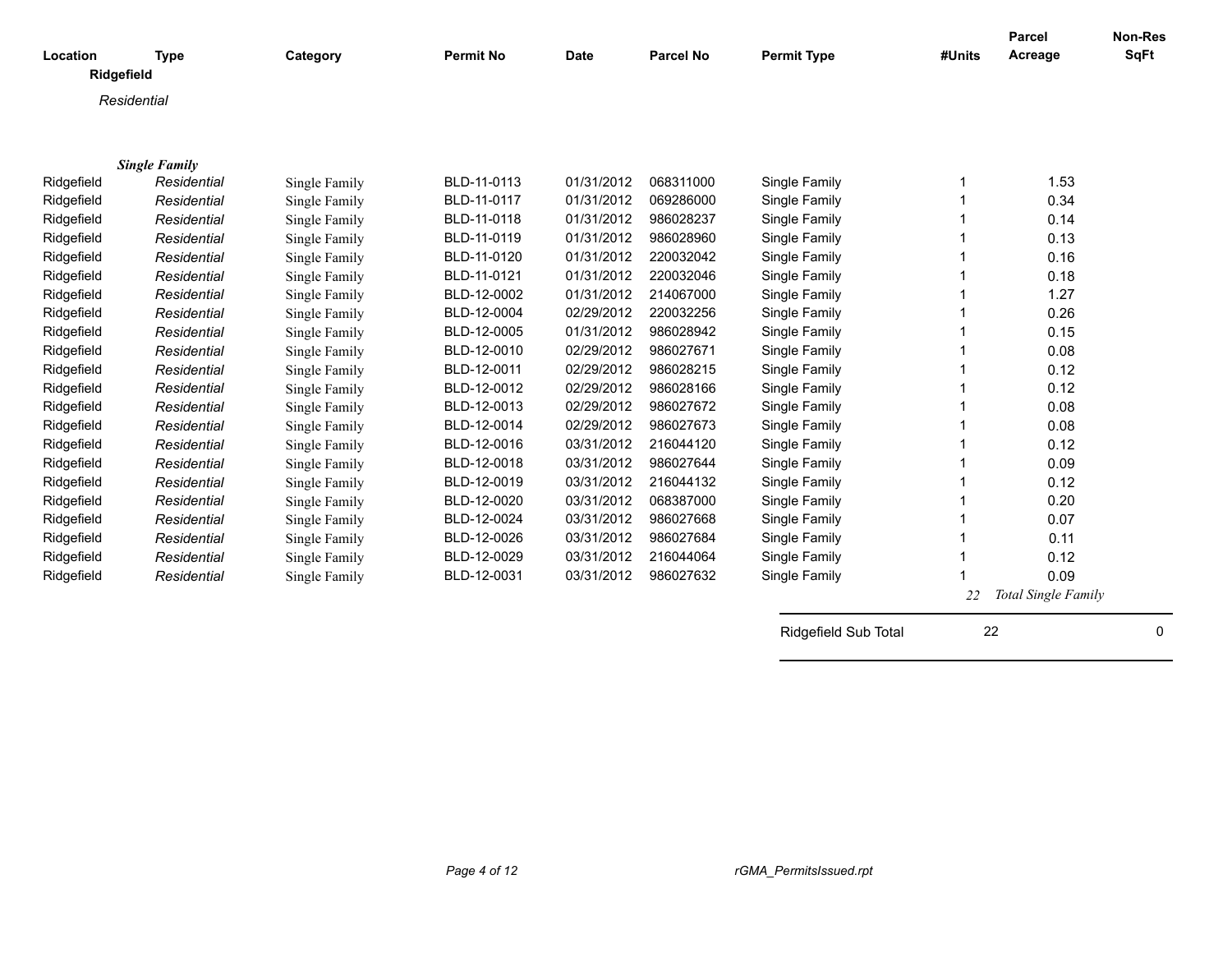| Location<br>Vancouver | <b>Type</b>                        | Category                     | <b>Permit No</b> | Date       | <b>Parcel No</b> | <b>Permit Type</b>       | #Units | Parcel<br>Acreage | Non-Res<br>SqFt |
|-----------------------|------------------------------------|------------------------------|------------------|------------|------------------|--------------------------|--------|-------------------|-----------------|
|                       |                                    |                              |                  |            |                  |                          |        |                   |                 |
|                       | Non-Residential                    |                              |                  |            |                  |                          |        |                   |                 |
|                       |                                    |                              |                  |            |                  |                          |        |                   |                 |
| Vancouver             | Non-Residential                    | <b>Commercial Retail</b>     | COM2011-00476    | 01/17/2012 | 986029538        | <b>Commercial Retail</b> |        | 0.55              | 3,030           |
| Vancouver             | Non-Residential                    | Commercial Retail            | COM2012-00015    | 03/12/2012 | 162697000        | <b>Commercial Retail</b> |        | 3.79              | 420             |
| Vancouver             | Non-Residential                    | Commercial Retail            | COM2012-00017    | 02/14/2012 | 031001000        | <b>Commercial Retail</b> |        | 3.06              | 6,500           |
| Vancouver             | Non-Residential                    | Industrial                   | COM2012-00047    | 03/13/2012 | 152167000        | Industrial               |        | 45.92             | 3,000           |
| Vancouver             | Non-Residential                    | Other Commercial             | COM2011-00369    | 01/09/2012 | 110390000        | <b>Other Commercial</b>  |        | 1.51              | 5,535           |
|                       | Residential                        |                              |                  |            |                  |                          |        |                   |                 |
|                       |                                    |                              |                  |            |                  |                          |        |                   |                 |
|                       |                                    |                              |                  |            |                  |                          |        |                   |                 |
| Vancouver             | <b>Multi-Family</b><br>Residential |                              | SFR2011-00108    | 01/17/2012 | 165676086        | Multi-Family             | 1      | 0.05              |                 |
| Vancouver             | Residential                        | Multi-Family<br>Multi-Family | SFR2011-00109    | 01/04/2012 | 165676032        | Multi-Family             | 1      | 0.05              |                 |
| Vancouver             | Residential                        | Multi-Family                 | SFR2011-00110    | 01/10/2012 | 165676024        | Multi-Family             |        | 0.05              |                 |
| Vancouver             | Residential                        | Multi-Family                 | SFR2011-00111    | 01/10/2012 | 165676026        | Multi-Family             |        | 0.05              |                 |
| Vancouver             | Residential                        | Multi-Family                 | SFR2011-00112    | 01/04/2012 | 165676034        | Multi-Family             |        | 0.05              |                 |
| Vancouver             | Residential                        | Multi-Family                 | SFR2011-00113    | 01/04/2012 | 165676040        | Multi-Family             | 1      | 0.05              |                 |
| Vancouver             | Residential                        | Multi-Family                 | SFR2011-00114    | 01/04/2012 | 165676042        | Multi-Family             | 1      | 0.05              |                 |
| Vancouver             | Residential                        | Multi-Family                 | SFR2011-00115    | 01/17/2012 | 165676096        | Multi-Family             | 1      | 0.05              |                 |
| Vancouver             | Residential                        | Multi-Family                 | SFR2011-00116    | 01/17/2012 | 165676098        | Multi-Family             | 1      | 0.05              |                 |
| Vancouver             | Residential                        | Multi-Family                 | SFR2011-00117    | 01/11/2012 | 165676014        | Multi-Family             | 1      | 0.06              |                 |
| Vancouver             | Residential                        | Multi-Family                 | SFR2011-00118    | 01/11/2012 | 165676020        | Multi-Family             | 1      | 0.05              |                 |
| Vancouver             | Residential                        | Multi-Family                 | SFR2011-00119    | 01/10/2012 | 165676022        | Multi-Family             | 1      | 0.06              |                 |
| Vancouver             | Residential                        | Multi-Family                 | SFR2011-00120    | 01/10/2012 | 165676028        | Multi-Family             | 1      | 0.05              |                 |
| Vancouver             | Residential                        | Multi-Family                 | SFR2011-00121    | 01/04/2012 | 165676030        | Multi-Family             | 1      | 0.06              |                 |
| Vancouver             | Residential                        | Multi-Family                 | SFR2011-00122    | 01/04/2012 | 165676036        | Multi-Family             | 1      | 0.05              |                 |
| Vancouver             | Residential                        | Multi-Family                 | SFR2011-00123    | 01/04/2012 | 165676038        | Multi-Family             | 1      | 0.06              |                 |
| Vancouver             | Residential                        | Multi-Family                 | SFR2011-00124    | 01/04/2012 | 165676044        | Multi-Family             | 1      | 0.05              |                 |
| Vancouver             | Residential                        | Multi-Family                 | SFR2011-00125    | 01/17/2012 | 165676092        | Multi-Family             | 1      | 0.06              |                 |
| Vancouver             | Residential                        | Multi-Family                 | SFR2011-00126    | 01/17/2012 | 165676094        | Multi-Family             | 1      | 0.05              |                 |
| Vancouver             | Residential                        | Multi-Family                 | SFR2011-00127    | 01/17/2012 | 165676100        | Multi-Family             | 1      | 0.06              |                 |
| Vancouver             | Residential                        | Multi-Family                 | SFR2011-00128    | 01/17/2012 | 165676090        | Multi-Family             | 1      | 0.05              |                 |
| Vancouver             | Residential                        | Multi-Family                 | SFR2011-00129    | 01/17/2012 | 165676088        | Multi-Family             | 1      | 0.05              |                 |
| Vancouver             | Residential                        | Multi-Family                 | SFR2011-00130    | 01/11/2012 | 165676018        | Multi-Family             |        | 0.05              |                 |
| Vancouver             | Residential                        | Multi-Family                 | SFR2011-00131    | 01/11/2012 | 165676016        | Multi-Family             |        | 0.05              |                 |
| Vancouver             | Residential                        | Multi-Family                 | SFR2011-00132    | 01/04/2012 | 165676046        | Multi-Family             |        | 0.06              |                 |
| Vancouver             | Residential                        | Multi-Family                 | SFR2011-00133    | 01/04/2012 | 165676048        | Multi-Family             |        | 0.05              |                 |
| Vancouver             | Residential                        | Multi-Family                 | SFR2011-00134    | 01/04/2012 | 165676050        | Multi-Family             | 1      | 0.05              |                 |
|                       |                                    |                              |                  |            |                  |                          |        |                   |                 |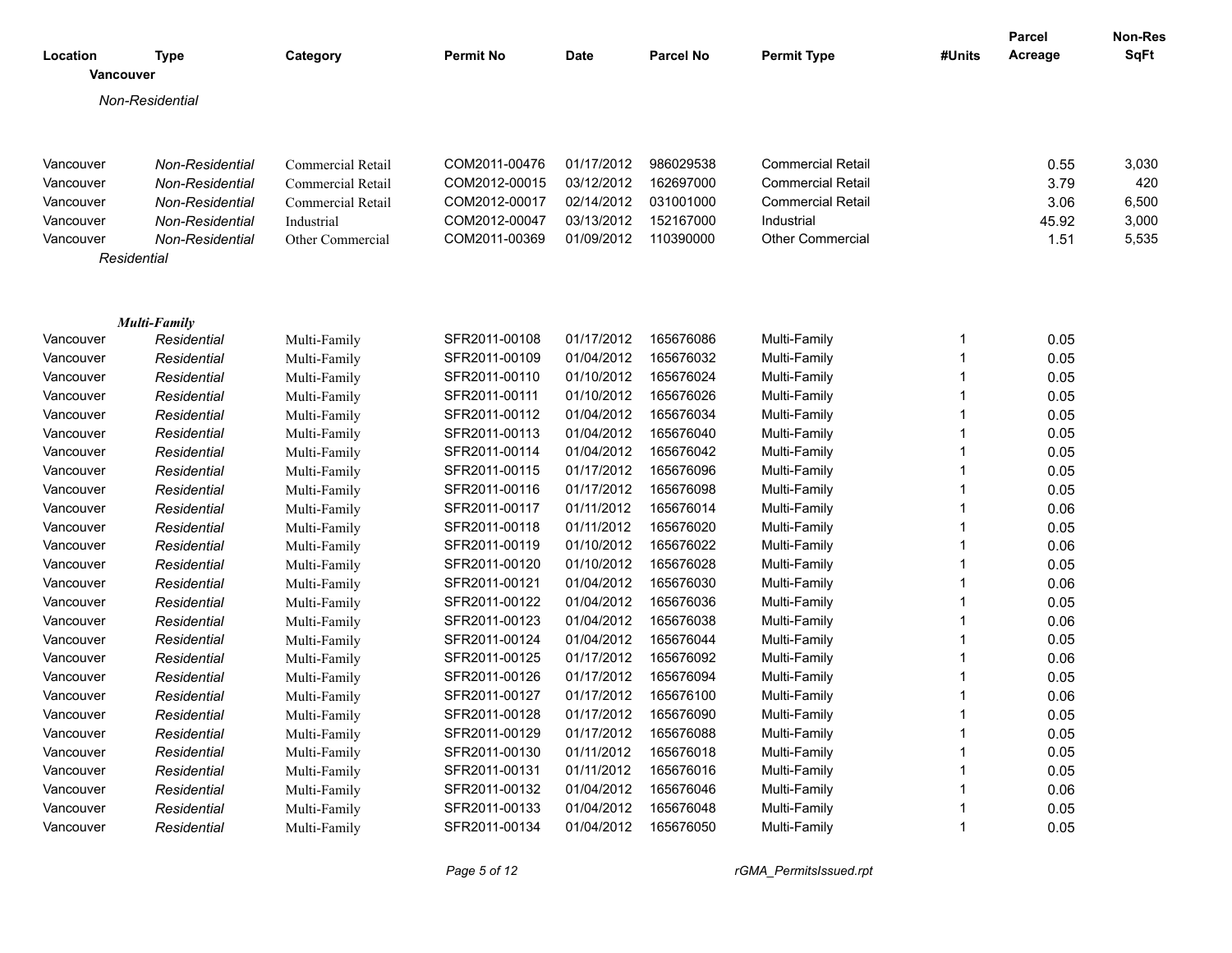| Location  | Type<br>Vancouver    | Category      | <b>Permit No</b> | <b>Date</b> | <b>Parcel No</b> | <b>Permit Type</b> | #Units       | Parcel<br>Acreage  | Non-Res<br>SqFt |
|-----------|----------------------|---------------|------------------|-------------|------------------|--------------------|--------------|--------------------|-----------------|
|           | Residential          |               |                  |             |                  |                    |              |                    |                 |
|           |                      |               |                  |             |                  |                    |              |                    |                 |
|           |                      |               |                  |             |                  |                    |              |                    |                 |
|           | <b>Multi-Family</b>  |               |                  |             |                  |                    |              |                    |                 |
| Vancouver | Residential          | Multi-Family  | SFR2011-00135    | 01/04/2012  | 165676052        | Multi-Family       | 1            | 0.06               |                 |
| Vancouver | Residential          | Multi-Family  | SFR2012-00011    | 03/20/2012  | 986026677        | Multi-Family       | 1            | 0.04               |                 |
| Vancouver | Residential          | Multi-Family  | SFR2012-00012    | 02/21/2012  | 986026681        | Multi-Family       | $\mathbf{1}$ | 0.04               |                 |
| Vancouver | Residential          | Multi-Family  | SFR2012-00013    | 03/20/2012  | 986026679        | Multi-Family       | $\mathbf{1}$ | 0.05               |                 |
| Vancouver | Residential          | Multi-Family  | SFR2012-00014    | 02/29/2012  | 986026663        | Multi-Family       | $\mathbf{1}$ | 0.04               |                 |
| Vancouver | Residential          | Multi-Family  | SFR2012-00015    | 02/14/2012  | 986026661        | Multi-Family       | 1            | 0.05               |                 |
| Vancouver | Residential          | Multi-Family  | SFR2012-00016    | 02/14/2012  | 986026687        | Multi-Family       | $\mathbf{1}$ | 0.05               |                 |
| Vancouver | Residential          | Multi-Family  | SFR2012-00017    | 02/14/2012  | 986026657        | Multi-Family       | $\mathbf{1}$ | 0.04               |                 |
| Vancouver | Residential          | Multi-Family  | SFR2012-00018    | 02/14/2012  | 986026659        | Multi-Family       | $\mathbf{1}$ | 0.04               |                 |
| Vancouver | Residential          | Multi-Family  | SFR2012-00019    | 02/29/2012  | 986026665        | Multi-Family       | 1            | 0.04               |                 |
| Vancouver | Residential          | Multi-Family  | SFR2012-00020    | 02/21/2012  | 986026683        | Multi-Family       | $\mathbf{1}$ | 0.05               |                 |
| Vancouver | Residential          | Multi-Family  | SFR2012-00022    | 02/14/2012  | 986026685        | Multi-Family       | $\mathbf{1}$ | 0.04               |                 |
| Vancouver | Residential          | Multi-Family  | SFR2012-00024    | 02/29/2012  | 986026667        | Multi-Family       | $\mathbf{1}$ | 0.08               |                 |
| Vancouver | Residential          | Multi-Family  | SFR2012-00025    | 02/14/2012  | 986026684        | Multi-Family       | $\mathbf{1}$ | 0.05               |                 |
| Vancouver | Residential          | Multi-Family  | SFR2012-00026    | 02/29/2012  | 986026666        | Multi-Family       | 1            | 0.04               |                 |
| Vancouver | Residential          | Multi-Family  | SFR2012-00027    | 02/29/2012  | 986026664        | Multi-Family       | $\mathbf{1}$ | 0.04               |                 |
| Vancouver | Residential          | Multi-Family  | SFR2012-00028    | 03/20/2012  | 986026678        | Multi-Family       | $\mathbf{1}$ | 0.04               |                 |
| Vancouver | Residential          | Multi-Family  | SFR2012-00029    | 02/14/2012  | 986026686        | Multi-Family       | $\mathbf{1}$ | 0.04               |                 |
| Vancouver | Residential          | Multi-Family  | SFR2012-00032    | 02/21/2012  | 986026680        | Multi-Family       | $\mathbf{1}$ | 0.05               |                 |
| Vancouver | Residential          | Multi-Family  | SFR2012-00033    | 02/14/2012  | 986026658        | Multi-Family       | $\mathbf{1}$ | 0.04               |                 |
| Vancouver | Residential          | Multi-Family  | SFR2012-00034    | 02/14/2012  | 986026656        | Multi-Family       | $\mathbf 1$  | 0.05               |                 |
| Vancouver | Residential          | Multi-Family  | SFR2012-00035    | 03/20/2012  | 986026676        | Multi-Family       | $\mathbf{1}$ | 0.05               |                 |
| Vancouver | Residential          | Multi-Family  | SFR2012-00036    | 02/21/2012  | 986026682        | Multi-Family       | $\mathbf{1}$ | 0.04               |                 |
| Vancouver | Residential          | Multi-Family  | SFR2012-00037    | 02/14/2012  | 986026660        | Multi-Family       | $\mathbf{1}$ | 0.04               |                 |
| Vancouver | Residential          | Multi-Family  | SFR2012-00038    | 02/29/2012  | 986026662        | Multi-Family       | $\mathbf{1}$ | 0.05               |                 |
|           |                      |               |                  |             |                  |                    | 52           | Total Multi-Family |                 |
|           | <b>Single Family</b> |               |                  |             |                  |                    |              |                    |                 |
| Vancouver | Residential          | Additions     | RES2012-00008    | 01/11/2012  | 019560000        | Additions          | 1            | 0.12               |                 |
| Vancouver | Residential          | Single Family | SFR2010-00075    | 01/19/2012  | 162378028        | Single Family      | $\mathbf 1$  | 0.10               |                 |
| Vancouver | Residential          | Single Family | SFR2010-00076    | 01/19/2012  | 162378030        | Single Family      | $\mathbf{1}$ | 0.12               |                 |
| Vancouver | Residential          | Single Family | SFR2010-00077    | 01/19/2012  | 162378066        | Single Family      | $\mathbf{1}$ | 0.13               |                 |
| Vancouver | Residential          | Single Family | SFR2010-00078    | 01/19/2012  | 162378068        | Single Family      | 1            | 0.12               |                 |
| Vancouver | Residential          | Single Family | SFR2010-00179    | 01/26/2012  | 177497060        | Single Family      |              | 0.06               |                 |
| Vancouver | Residential          | Single Family | SFR2011-00040    | 02/24/2012  | 177497058        | Single Family      | 1            | 0.06               |                 |
| Vancouver | Residential          | Single Family | SFR2011-00044    | 03/28/2012  | 177497048        | Single Family      | $\mathbf{1}$ | 0.06               |                 |

*Page 6 of 12 rGMA\_PermitsIssued.rpt*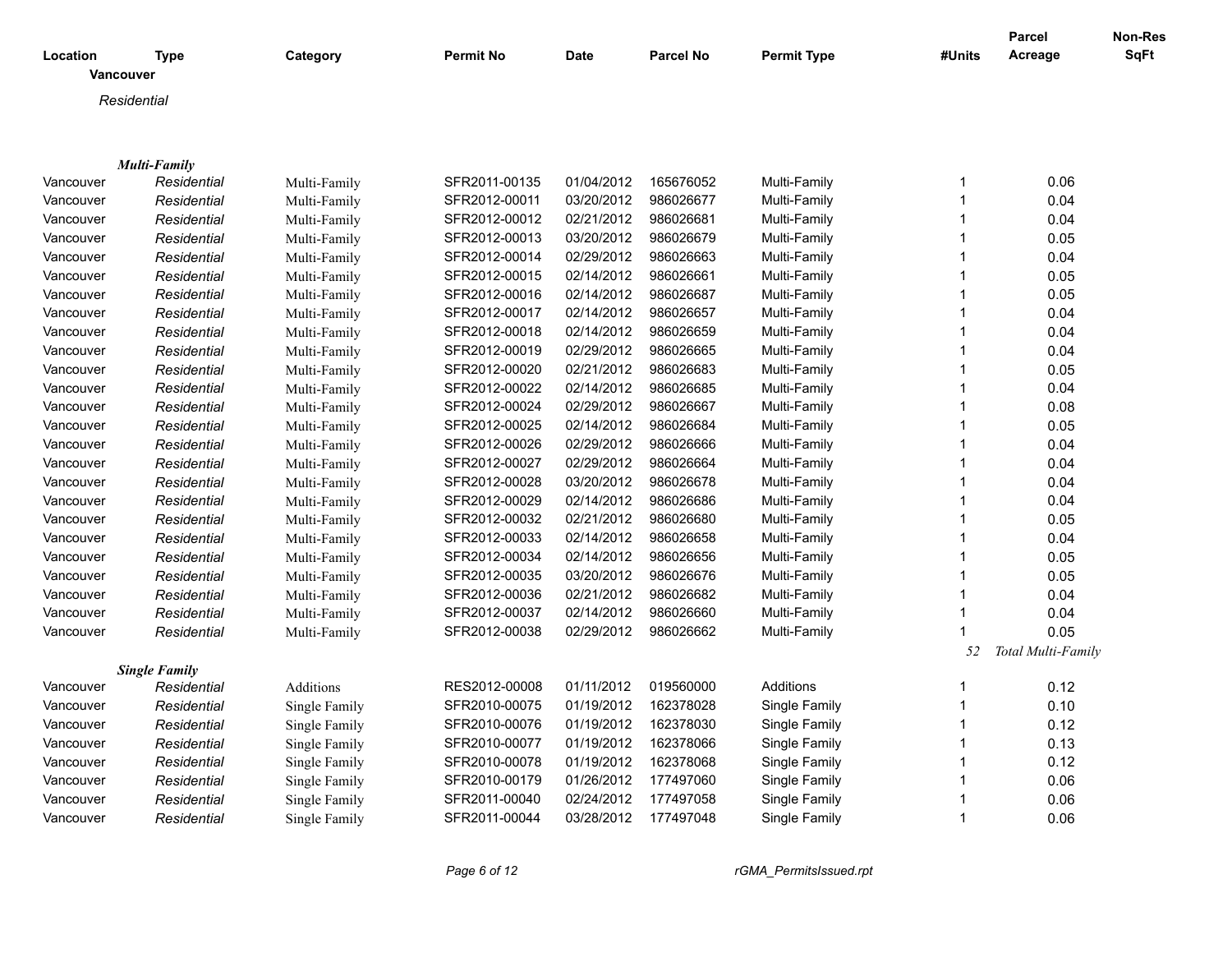|           |                                     |               |                  |             |                  |                    |        | <b>Parcel</b> | Non-Res     |
|-----------|-------------------------------------|---------------|------------------|-------------|------------------|--------------------|--------|---------------|-------------|
| Location  | <b>Type</b><br>Vancouver            | Category      | <b>Permit No</b> | <b>Date</b> | <b>Parcel No</b> | <b>Permit Type</b> | #Units | Acreage       | <b>SqFt</b> |
|           | Residential                         |               |                  |             |                  |                    |        |               |             |
|           |                                     |               |                  |             |                  |                    |        |               |             |
|           |                                     |               |                  |             |                  |                    |        |               |             |
|           |                                     |               |                  |             |                  |                    |        |               |             |
| Vancouver | <b>Single Family</b><br>Residential | Single Family | SFR2011-00048    | 01/03/2012  | 177497044        | Single Family      | 1      | 0.06          |             |
| Vancouver | Residential                         | Single Family | SFR2011-00049    | 03/23/2012  | 177497046        | Single Family      | 1      | 0.06          |             |
| Vancouver | Residential                         | Single Family | SFR2011-00063    | 02/08/2012  | 030224000        | Single Family      | 1      | 0.12          |             |
| Vancouver | Residential                         | Single Family | SFR2011-00072    | 03/12/2012  | 986026820        | Single Family      | 1      | 0.18          |             |
| Vancouver | Residential                         | Single Family | SFR2011-00087    | 01/11/2012  | 001960000        | Single Family      | 1      | 0.09          |             |
| Vancouver | Residential                         | Single Family | SFR2011-00091    | 01/30/2012  | 986027399        | Single Family      | 1      | 0.17          |             |
| Vancouver | Residential                         | Single Family | SFR2011-00093    | 03/06/2012  | 109936046        | Single Family      | 1      | 0.12          |             |
| Vancouver | Residential                         | Single Family | SFR2011-00106    | 01/03/2012  | 164972012        | Single Family      | 1      | 0.14          |             |
| Vancouver | Residential                         | Single Family | SFR2011-00136    | 01/13/2012  | 164915018        | Single Family      | 1      | 0.16          |             |
| Vancouver | Residential                         | Single Family | SFR2011-00137    | 01/13/2012  | 164915016        | Single Family      | 1      | 0.14          |             |
| Vancouver | Residential                         | Single Family | SFR2011-00138    | 01/20/2012  | 162707142        | Single Family      | 1      | 0.10          |             |
| Vancouver | Residential                         | Single Family | SFR2011-00139    | 01/13/2012  | 149752030        | Single Family      | 1      | 0.06          |             |
| Vancouver | Residential                         | Single Family | SFR2011-00140    | 02/27/2012  | 037910604        | Single Family      | 1      | 0.24          |             |
| Vancouver | Residential                         | Single Family | SFR2012-00001    | 01/18/2012  | 164256032        | Single Family      | 1      | 0.15          |             |
| Vancouver | Residential                         | Single Family | SFR2012-00002    | 02/07/2012  | 986028536        | Single Family      | 1      | 0.20          |             |
| Vancouver | Residential                         | Single Family | SFR2012-00003    | 01/26/2012  | 101403566        | Single Family      | 1      | 0.08          |             |
| Vancouver | Residential                         | Single Family | SFR2012-00004    | 01/26/2012  | 101403718        | Single Family      | 1      | 0.07          |             |
| Vancouver | Residential                         | Single Family | SFR2012-00005    | 01/26/2012  | 101403640        | Single Family      | 1      | 0.08          |             |
| Vancouver | Residential                         | Single Family | SFR2012-00007    | 02/13/2012  | 177235002        | Single Family      | 1      | 0.11          |             |
| Vancouver | Residential                         | Single Family | SFR2012-00008    | 02/13/2012  | 177235004        | Single Family      | 1      | 0.09          |             |
| Vancouver | Residential                         | Single Family | SFR2012-00009    | 02/07/2012  | 101403714        | Single Family      | 1      | 0.07          |             |
| Vancouver | Residential                         | Single Family | SFR2012-00010    | 02/07/2012  | 101403568        | Single Family      | 1      | 0.08          |             |
| Vancouver | Residential                         | Single Family | SFR2012-00039    | 02/21/2012  | 159338004        | Single Family      | 1      | 0.15          |             |
| Vancouver | Residential                         | Single Family | SFR2012-00041    | 03/06/2012  | 109936038        | Single Family      | 1      | 0.13          |             |
| Vancouver | Residential                         | Single Family | SFR2012-00043    | 03/08/2012  | 122123002        | Single Family      | 1      | 0.19          |             |
| Vancouver | Residential                         | Single Family | SFR2012-00044    | 03/02/2012  | 149752033        | Single Family      | 1      | 0.06          |             |
| Vancouver | Residential                         | Single Family | SFR2012-00045    | 03/02/2012  | 149752007        | Single Family      | 1      | 0.05          |             |
| Vancouver | Residential                         | Single Family | SFR2012-00046    | 03/08/2012  | 101403710        | Single Family      | 1      | 0.07          |             |
| Vancouver | Residential                         | Single Family | SFR2012-00047    | 03/08/2012  | 101403712        | Single Family      | 1      | 0.07          |             |
| Vancouver | Residential                         | Single Family | SFR2012-00048    | 03/08/2012  | 101403570        | Single Family      | 1      | 0.08          |             |
| Vancouver | Residential                         | Single Family | SFR2012-00049    | 03/22/2012  | 162369024        | Single Family      | 1      | 0.09          |             |
| Vancouver | Residential                         | Single Family | SFR2012-00050    | 03/12/2012  | 162434025        | Single Family      | 1      | 0.09          |             |
| Vancouver | Residential                         | Single Family | SFR2012-00057    | 03/30/2012  | 110280014        | Single Family      | 1      | 0.15          |             |
|           |                                     |               |                  |             |                  |                    |        |               |             |

 *41 Total Single Family*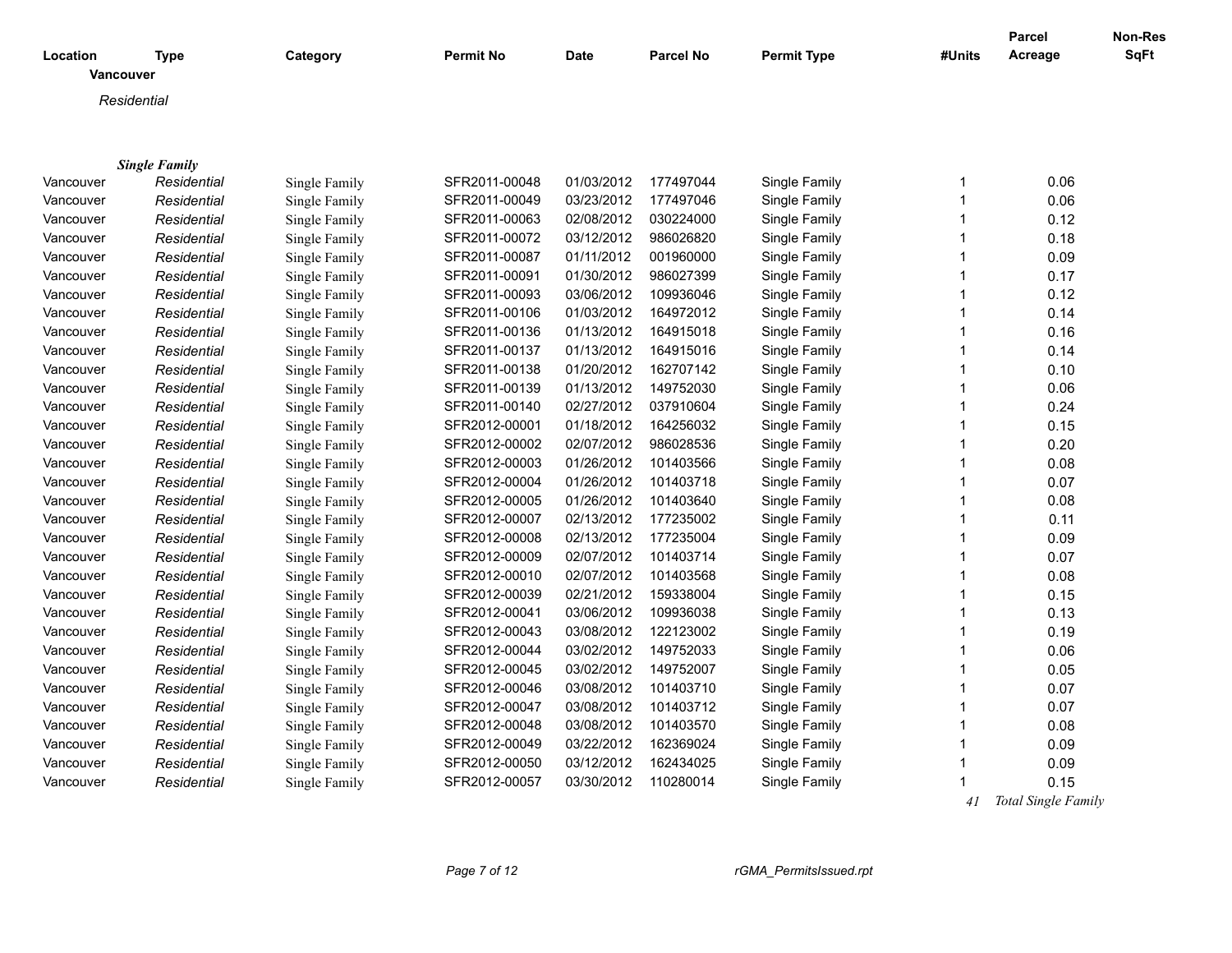| Location                     | <b>Type</b>                                      | Category                    | <b>Permit No</b>               | <b>Date</b>              | Parcel No              | <b>Permit Type</b>          | #Units      | Parcel<br>Acreage          | Non-Res<br>SqFt |
|------------------------------|--------------------------------------------------|-----------------------------|--------------------------------|--------------------------|------------------------|-----------------------------|-------------|----------------------------|-----------------|
|                              |                                                  |                             |                                |                          |                        | Vancouver Sub Total         | 93          |                            | 18,485          |
| <b>Vancouver UGA</b>         |                                                  |                             |                                |                          |                        |                             |             |                            |                 |
|                              | Non-Residential                                  |                             |                                |                          |                        |                             |             |                            |                 |
|                              |                                                  |                             |                                |                          |                        |                             |             |                            |                 |
|                              |                                                  |                             |                                |                          |                        |                             |             |                            |                 |
| Vancouver UG<br>Vancouver UG | <b>Non-Residential</b><br><b>Non-Residential</b> | Industrial<br>Institutional | COM2012-00022<br>COM2011-00206 | 03/06/2012<br>01/19/2012 | 099600000<br>189272000 | Industrial<br>Institutional |             | 10.73<br>8.56              | 220<br>1,080    |
| Vancouver UG                 | <b>Non-Residential</b>                           | Institutional               | COM2011-00277                  | 01/25/2012               | 186809000              | Institutional               |             | 1.18                       | 8,225           |
| Residential                  |                                                  |                             |                                |                          |                        |                             |             |                            |                 |
|                              |                                                  |                             |                                |                          |                        |                             |             |                            |                 |
|                              |                                                  |                             |                                |                          |                        |                             |             |                            |                 |
|                              | <b>Multi-Family</b>                              |                             |                                |                          |                        |                             |             |                            |                 |
| Vancouver UG                 | Residential                                      | Multi-Family                | SFR2012-00033                  | 02/09/2012               | 104585040              | Multi-Family                | -1          | 0.05                       |                 |
| Vancouver UG                 | Residential                                      | Multi-Family                | SFR2012-00034                  | 02/09/2012               | 104585042              | Multi-Family                | $\mathbf 1$ | 0.04                       |                 |
| Vancouver UG                 | Residential                                      | Multi-Family                | SFR2012-00035                  | 02/09/2012               | 104585044              | Multi-Family                |             | 0.04                       |                 |
| Vancouver UG                 | Residential                                      | Multi-Family                | SFR2012-00036                  | 02/09/2012               | 104585046              | Multi-Family                | -1          | 0.04                       |                 |
| Vancouver UG                 | Residential                                      | Multi-Family                | SFR2012-00037                  | 02/09/2012               | 104585048              | Multi-Family                | -1<br>1     | 0.04                       |                 |
| Vancouver UG                 | Residential                                      | Multi-Family                | SFR2012-00038                  | 02/09/2012               | 104585050              | Multi-Family                |             | 0.05                       |                 |
| Vancouver UG                 | Residential                                      | Multi-Family                | SFR2012-00067                  | 03/16/2012               | 186854070              | Multi-Family                | -1          | 0.09                       |                 |
| Vancouver UG                 | Residential                                      | Multi-Family                | SFR2012-00068                  | 03/16/2012               | 186854072              | Multi-Family                | 8           | 0.08<br>Total Multi-Family |                 |
|                              | <b>Single Family</b>                             |                             |                                |                          |                        |                             |             |                            |                 |
| Vancouver UG                 | Residential                                      | Single Family               | SFR2011-00055                  | 01/11/2012               | 106036026              | Single Family               | -1          | 0.07                       |                 |
| Vancouver UG                 | Residential                                      | Single Family               | SFR2011-00061                  | 01/11/2012               | 106036024              | Single Family               | 1           | 0.07                       |                 |
| Vancouver UG                 | Residential                                      | Single Family               | SFR2011-00300                  | 01/26/2012               | 156690020              | Single Family               | 1           | 0.05                       |                 |
| Vancouver UG                 | Residential                                      | Single Family               | SFR2011-00301                  | 01/26/2012               | 156690022              | Single Family               | -1          | 0.04                       |                 |
| Vancouver UG                 | Residential                                      | Single Family               | SFR2011-00302                  | 01/26/2012               | 156690024              | Single Family               | -1          | 0.04                       |                 |
| Vancouver UG                 | Residential                                      | Single Family               | SFR2011-00303                  | 01/26/2012               | 156690026              | Single Family               | -1          | 0.07                       |                 |
| Vancouver UG                 | Residential                                      | Single Family               | SFR2011-00344                  | 03/08/2012               | 104183040              | Single Family               |             | 0.93                       |                 |
| Vancouver UG                 | Residential                                      | Single Family               | SFR2011-00358                  | 03/16/2012               | 185668136              | Single Family               | -1          | 0.15                       |                 |
| Vancouver UG                 | Residential                                      | Single Family               | SFR2011-00359                  | 03/16/2012               | 185668146              | Single Family               |             | 0.15                       |                 |
| Vancouver UG                 | Residential                                      | Single Family               | SFR2011-00368                  | 01/13/2012               | 986025863              | Single Family               | -1          | 0.14                       |                 |
| Vancouver UG                 | Residential                                      | Single Family               | SFR2011-00370                  | 01/17/2012               | 104070058              | Single Family               | 1           | 0.25                       |                 |
| Vancouver UG                 | Residential                                      | Single Family               | SFR2011-00374                  | 02/03/2012               | 187884000              | Single Family               | -1          | 0.32                       |                 |
| Vancouver UG                 | Residential                                      | Single Family               | SFR2011-00376                  | 01/25/2012               | 200545008              | Single Family               | -1          | 0.26                       |                 |
| Vancouver UG                 | Residential                                      | Single Family               | SFR2012-00001                  | 02/17/2012               | 986029839              | Single Family               | $\mathbf 1$ | 0.39                       |                 |
| Vancouver UG                 | Residential                                      | Single Family               | SFR2012-00002                  | 01/25/2012               | 181677036              | Single Family               | -1          | 0.13                       |                 |
| Vancouver UG                 | Residential                                      | Single Family               | SFR2012-00004                  | 02/07/2012               | 986029844              | Single Family               |             | 0.42                       |                 |

*Page 8 of 12 rGMA\_PermitsIssued.rpt*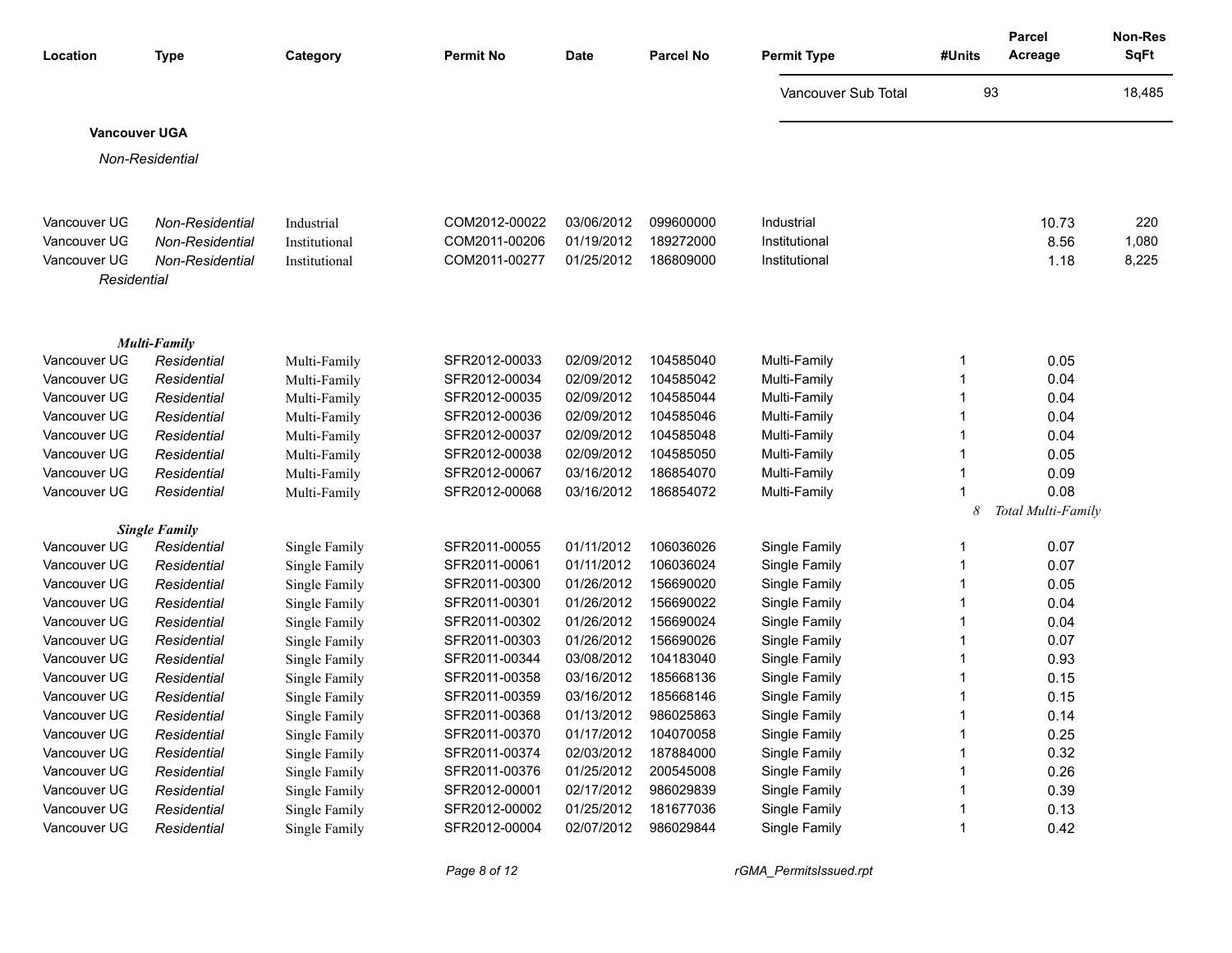| Location | <b>Type</b><br><b>Vancouver UGA</b> | Category | <b>Permit No</b> | Date | <b>Parcel No</b> | <b>Permit Type</b> | #Units | Parcel<br>Acreage | <b>Non-Res</b><br>SqFt |
|----------|-------------------------------------|----------|------------------|------|------------------|--------------------|--------|-------------------|------------------------|
|          | Residential                         |          |                  |      |                  |                    |        |                   |                        |
|          |                                     |          |                  |      |                  |                    |        |                   |                        |
|          |                                     |          |                  |      |                  |                    |        |                   |                        |
|          | <b>Single Family</b>                |          |                  |      |                  |                    |        |                   |                        |

| Vancouver UG | Residential | Single Family | SFR2012-00005 | 01/31/2012 | 986029851 | Single Family | 0.28 |
|--------------|-------------|---------------|---------------|------------|-----------|---------------|------|
| Vancouver UG | Residential | Single Family | SFR2012-00008 | 01/23/2012 | 986029052 | Single Family | 0.18 |
| Vancouver UG | Residential | Single Family | SFR2012-00009 | 02/03/2012 | 986029852 | Single Family | 0.25 |
| Vancouver UG | Residential | Single Family | SFR2012-00011 | 02/08/2012 | 986029853 | Single Family | 0.25 |
| Vancouver UG | Residential | Single Family | SFR2012-00016 | 03/30/2012 | 157014016 | Single Family | 0.11 |
| Vancouver UG | Residential | Single Family | SFR2012-00017 | 02/29/2012 | 106036004 | Single Family | 0.07 |
| Vancouver UG | Residential | Single Family | SFR2012-00018 | 02/13/2012 | 106036110 | Single Family | 0.07 |
| Vancouver UG | Residential | Single Family | SFR2012-00021 | 03/05/2012 | 172254000 | Single Family | 3.14 |
| Vancouver UG | Residential | Single Family | SFR2012-00022 | 02/14/2012 | 156946080 | Single Family | 0.11 |
| Vancouver UG | Residential | Single Family | SFR2012-00023 | 02/07/2012 | 156946094 | Single Family | 0.10 |
| Vancouver UG | Residential | Single Family | SFR2012-00024 | 02/08/2012 | 200607012 | Single Family | 0.25 |
| Vancouver UG | Residential | Single Family | SFR2012-00025 | 03/14/2012 | 186197020 | Single Family | 0.23 |
| Vancouver UG | Residential | Single Family | SFR2012-00031 | 03/19/2012 | 104967015 | Single Family | 0.06 |
| Vancouver UG | Residential | Single Family | SFR2012-00032 | 03/19/2012 | 104967017 | Single Family | 0.07 |
| Vancouver UG | Residential | Single Family | SFR2012-00039 | 02/29/2012 | 156442100 | Single Family | 0.09 |
| Vancouver UG | Residential | Single Family | SFR2012-00042 | 02/23/2012 | 986025977 | Single Family | 0.11 |
| Vancouver UG | Residential | Single Family | SFR2012-00043 | 03/08/2012 | 144317003 | Single Family | 0.14 |
| Vancouver UG | Residential | Single Family | SFR2012-00044 | 03/09/2012 | 986025894 | Single Family | 0.12 |
| Vancouver UG | Residential | Single Family | SFR2012-00045 | 02/27/2012 | 986025896 | Single Family | 0.14 |
| Vancouver UG | Residential | Single Family | SFR2012-00046 | 02/14/2012 | 106036100 | Single Family | 0.07 |
| Vancouver UG | Residential | Single Family | SFR2012-00047 | 02/21/2012 | 200607010 | Single Family | 0.25 |
| Vancouver UG | Residential | Single Family | SFR2012-00048 | 02/24/2012 | 189243005 | Single Family | 0.19 |
| Vancouver UG | Residential | Single Family | SFR2012-00049 | 02/27/2012 | 106036022 | Single Family | 0.07 |
| Vancouver UG | Residential | Single Family | SFR2012-00050 | 02/23/2012 | 189366014 | Single Family | 0.17 |
| Vancouver UG | Residential | Single Family | SFR2012-00051 | 02/28/2012 | 986029842 | Single Family | 0.29 |
| Vancouver UG | Residential | Single Family | SFR2012-00054 | 03/30/2012 | 117892010 | Single Family | 1.96 |
| Vancouver UG | Residential | Single Family | SFR2012-00055 | 03/12/2012 | 156442042 | Single Family | 0.07 |
| Vancouver UG | Residential | Single Family | SFR2012-00056 | 03/12/2012 | 156442044 | Single Family | 0.08 |
| Vancouver UG | Residential | Single Family | SFR2012-00059 | 03/05/2012 | 156946084 | Single Family | 0.10 |
| Vancouver UG | Residential | Single Family | SFR2012-00060 | 03/05/2012 | 156946092 | Single Family | 0.10 |
| Vancouver UG | Residential | Single Family | SFR2012-00061 | 03/02/2012 | 986025996 | Single Family | 0.15 |
| Vancouver UG | Residential | Single Family | SFR2012-00064 | 03/07/2012 | 106036032 | Single Family | 0.07 |
| Vancouver UG | Residential | Single Family | SFR2012-00070 | 03/06/2012 | 986028345 | Single Family | 0.12 |
| Vancouver UG | Residential | Single Family | SFR2012-00074 | 03/20/2012 | 986029854 | Single Family | 0.26 |
| Vancouver UG | Residential | Single Family | SFR2012-00076 | 03/15/2012 | 986026018 | Single Family | 0.13 |
|              |             |               |               |            |           |               |      |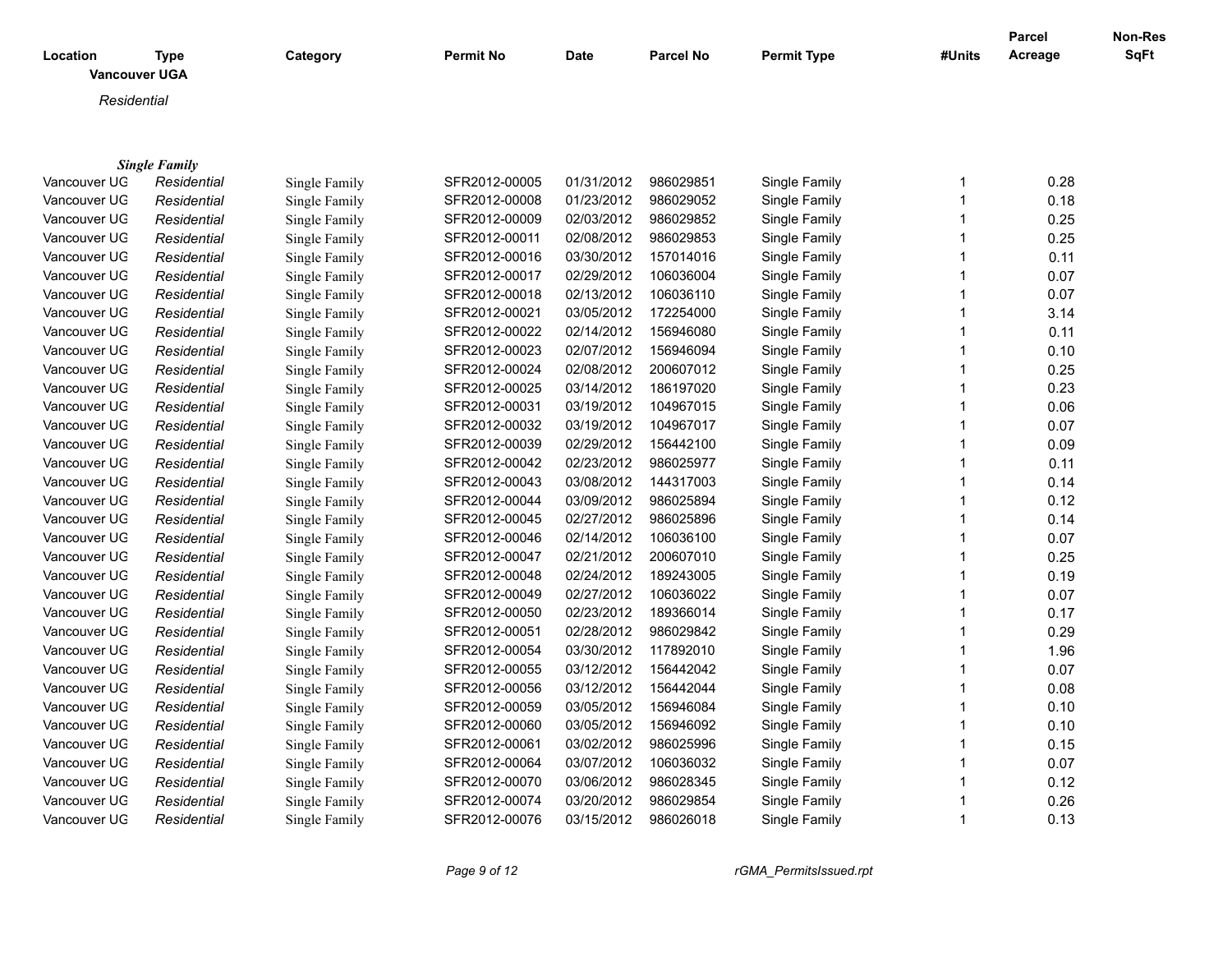| Location<br><b>Vancouver UGA</b> | <b>Type</b>          | Category      | <b>Permit No</b> | <b>Date</b> | Parcel No | <b>Permit Type</b>      | #Units | Parcel<br>Acreage   | <b>Non-Res</b><br>SqFt |
|----------------------------------|----------------------|---------------|------------------|-------------|-----------|-------------------------|--------|---------------------|------------------------|
| Residential                      |                      |               |                  |             |           |                         |        |                     |                        |
|                                  |                      |               |                  |             |           |                         |        |                     |                        |
|                                  | <b>Single Family</b> |               |                  |             |           |                         |        |                     |                        |
| Vancouver UG                     | Residential          | Single Family | SFR2012-00077    | 03/20/2012  | 155335008 | Single Family           |        | 0.16                |                        |
| Vancouver UG                     | Residential          | Single Family | SFR2012-00080    | 03/26/2012  | 189193003 | Single Family           |        | 1.16                |                        |
| Vancouver UG                     | Residential          | Single Family | SFR2012-00081    | 03/16/2012  | 104299031 | Single Family           |        | 0.14                |                        |
| Vancouver UG                     | Residential          | Single Family | SFR2012-00084    | 03/13/2012  | 986025871 | Single Family           |        | 0.14                |                        |
| Vancouver UG                     | Residential          | Single Family | SFR2012-00091    | 03/21/2012  | 200607064 | Single Family           |        | 0.19                |                        |
| Vancouver UG                     | Residential          | Single Family | SFR2012-00092    | 03/28/2012  | 145043024 | Single Family           |        | 0.15                |                        |
| Vancouver UG                     | Residential          | Single Family | SFR2012-00094    | 03/30/2012  | 189843006 | Single Family           |        | 0.16                |                        |
| Vancouver UG                     | Residential          | Single Family | SFR2012-00095    | 03/22/2012  | 986025980 | Single Family           |        | 0.12                |                        |
| Vancouver UG                     | Residential          | Single Family | SFR2012-00118    | 03/20/2012  | 157014014 | Single Family           |        | 0.11                |                        |
|                                  |                      |               |                  |             |           |                         | 60     | Total Single Family |                        |
|                                  |                      |               |                  |             |           | Vancouver UGA Sub Total | 68     |                     | 9,525                  |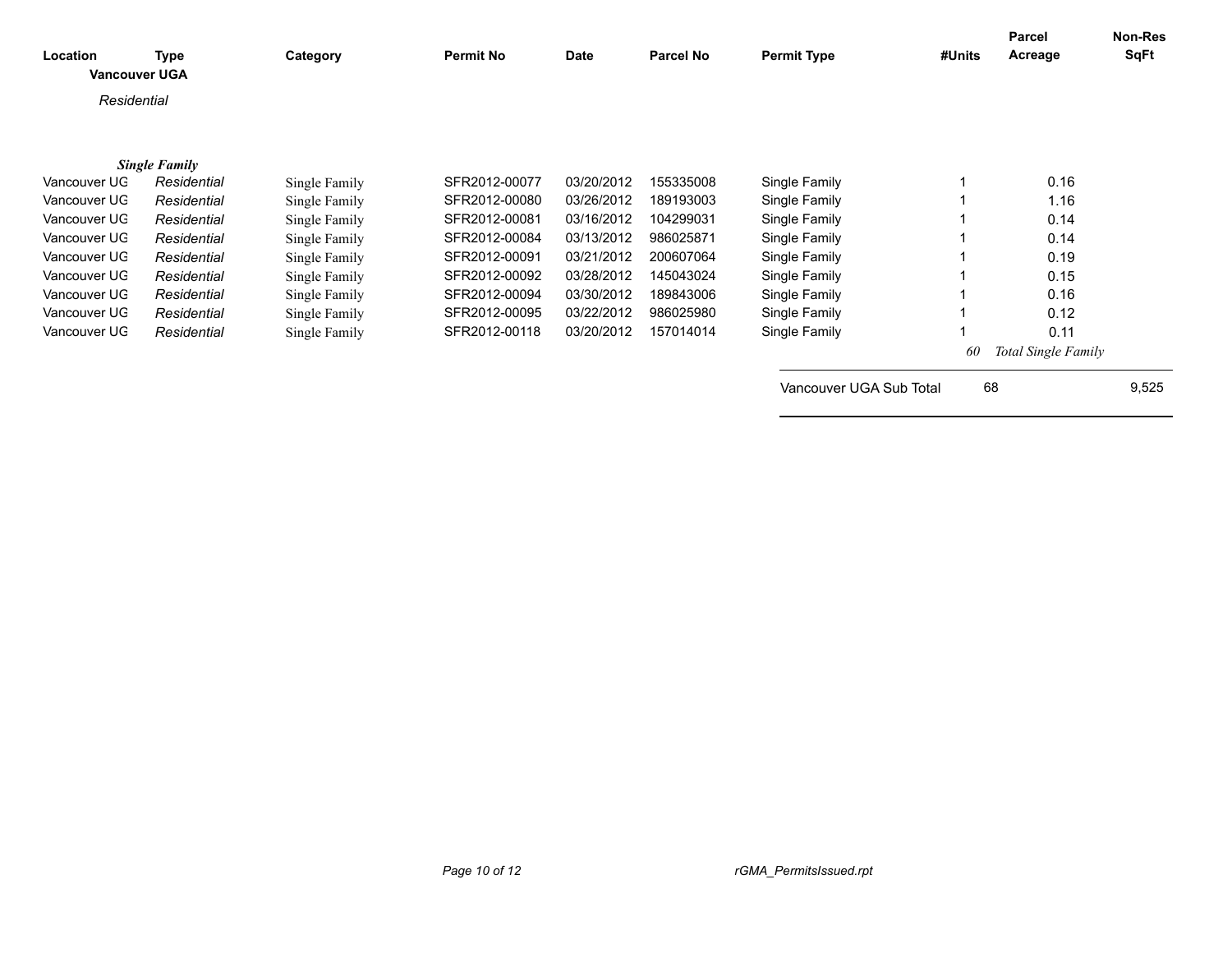|                      |                      |               |                  |             |                  |                         |        | <b>Parcel</b>       | Non-Res     |
|----------------------|----------------------|---------------|------------------|-------------|------------------|-------------------------|--------|---------------------|-------------|
| Location             | <b>Type</b>          | Category      | <b>Permit No</b> | <b>Date</b> | <b>Parcel No</b> | <b>Permit Type</b>      | #Units | Acreage             | SqFt        |
| Washougal            |                      |               |                  |             |                  |                         |        |                     |             |
| Residential          |                      |               |                  |             |                  |                         |        |                     |             |
|                      |                      |               |                  |             |                  |                         |        |                     |             |
|                      |                      |               |                  |             |                  |                         |        |                     |             |
|                      | <b>Single Family</b> |               |                  |             |                  |                         |        |                     |             |
| Washougal            | Residential          | Single Family | 11120033         | 02/07/2012  | 132839042        | Single Family           | 1      | 0.11                |             |
| Washougal            | Residential          | Single Family | 11120034         | 01/23/2012  | 132839040        | Single Family           | 1      | 0.12                |             |
| Washougal            | Residential          | Single Family | 12010026         | 03/15/2012  | 132839056        | Single Family           | 1      | 0.12                |             |
| Washougal            | Residential          | Single Family | 12010028         | 02/22/2012  | 123011044        | Single Family           |        | 0.13                |             |
| Washougal            | Residential          | Single Family | 12010029         | 02/22/2012  | 123011022        | Single Family           |        | 0.37                |             |
| Washougal            | Residential          | Single Family | 12010032         | 02/10/2012  | 123006032        | Single Family           |        | 0.21                |             |
| Washougal            | Residential          | Single Family | 12010035         | 03/14/2012  | 132349088        | Single Family           |        | 0.18                |             |
| Washougal            | Residential          | Single Family | 12030008         | 03/15/2012  | 134140396        | Single Family           |        | 0.13                |             |
| Washougal            | Residential          | Single Family | 12030016         | 03/30/2012  | 132839036        | Single Family           | 1      | 0.12                |             |
| Washougal            | Residential          | Single Family | 12030017         | 03/30/2012  | 132839016        | Single Family           |        | 0.12                |             |
| Washougal            | Residential          | Single Family | 12030019         | 03/23/2012  | 130050208        | Single Family           |        | 0.16                |             |
| Washougal            | Residential          | Single Family | 12030028         | 03/27/2012  | 130050120        | Single Family           |        | 0.13                |             |
| Washougal            | Residential          | Single Family | 12030030         | 03/27/2012  | 130050188        | Single Family           | 1      | 0.12                |             |
| Washougal            | Residential          | Single Family | 12030051         | 03/30/2012  | 132839038        | Single Family           |        | 0.12                |             |
|                      |                      |               |                  |             |                  |                         | 14     | Total Single Family |             |
|                      |                      |               |                  |             |                  | Washougal Sub Total     | 14     |                     | $\mathbf 0$ |
|                      |                      |               |                  |             |                  |                         |        |                     |             |
| <b>Washougal UGA</b> |                      |               |                  |             |                  |                         |        |                     |             |
|                      | Non-Residential      |               |                  |             |                  |                         |        |                     |             |
|                      |                      |               |                  |             |                  |                         |        |                     |             |
| Washougal UC         | Non-Residential      | Institutional | COM2011-00217    | 03/21/2012  | 124489000        | Institutional           |        | 2.57                | 1,080       |
|                      |                      |               |                  |             |                  |                         |        |                     |             |
|                      |                      |               |                  |             |                  | Washougal UGA Sub Total |        |                     | 1,080       |
|                      |                      |               |                  |             |                  |                         |        |                     |             |